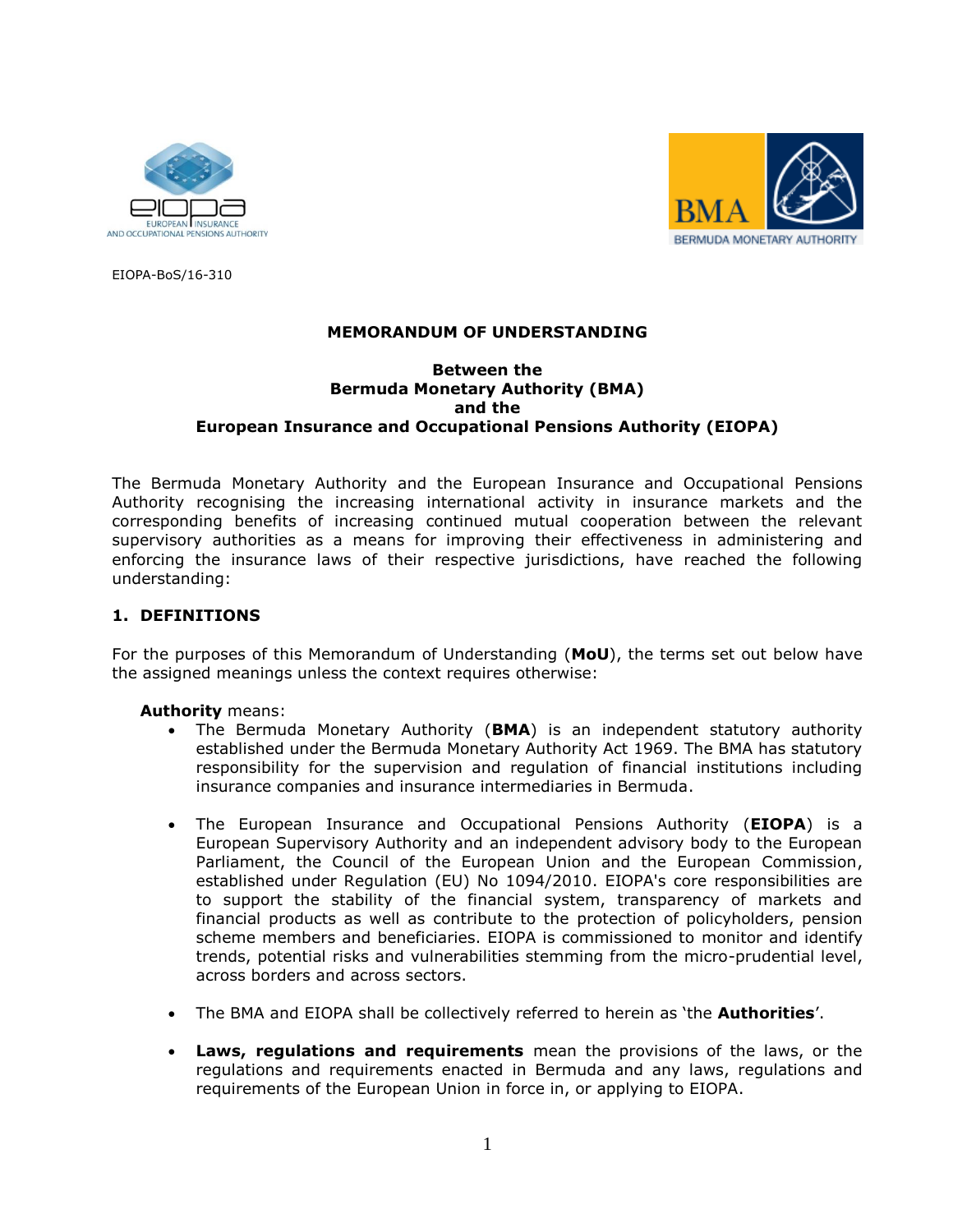# **2. OBJECTIVES**

- 2.1 This MoU sets forth the basis upon which the EIOPA and the BMA propose to provide for supervisory cooperation, mutual assistance and the exchange of information. The purpose of the MoU is to provide a framework for cooperation, increased mutual understanding, exchange of information and technical assistance to the extent permitted by laws, regulations and requirements which the BMA and EIOPA are subject to.
- 2.2 The Authorities agree to continue to engage in dialogue to seek to identify areas for cooperation and may share information on regulatory, supervisory and macro-prudential developments of mutual interest.
- 2.3 The Authorities intend to use their best endeavours to ensure that the fullest mutual assistance is provided within the terms of the MoU and engage in consultations, as appropriate, on mutually agreeable approaches designed to enhance the integrity and efficiency of their respective insurance markets and the exercise of insurance market supervisory functions within the framework set out under clause 2.1.
- 2.4 This MoU does not modify or supersede any laws, regulations and requirements in force in, or applying to, BMA or EIOPA or the jurisdictions in which they are authorised to regulate the business of insurance, and does not create any legally binding obligations on or confer any rights to EIOPA or Bermuda. This MoU is not intended to affect any arrangements under any other MoUs in existence to which either of the Authorities is a party.

# **3. SCOPE**

- 3.1 The Authorities agree that this MoU should be the basis of their cooperation in view of ensuring optimal supervision for insurance or reinsurance groups with international activities in the European Union and Bermuda. The cooperation should be carried out efficiently and effectively, and should not impose unnecessary burden for the supervised groups or for the Authorities.
- 3.2 The Authorities will make all reasonable efforts to exercise the cooperation and coordination in a spirit of mutual trust.
- 3.3 EIOPA will support BMA's participation in the activities of European supervisory colleges formed by the competent authorities of the European Union when a Bermudian insurance or reinsurance undertaking is concerned. BMA is also committed to support EIOPA's participation in BMA's supervisory colleges where European insurance or reinsurance undertakings are concerned.

# **4. REQUEST FOR ASSISTANCE – PROCEDURE**

- 4.1 Authorities may make a request under this MoU in writing to the other for assistance; and the disclosing Authority endeavours to provide a response to the requesting Authority as soon as reasonably practicable.
- 4.2 The Authorities agree that: (i) information requested should only be used for the purposes of a request made; and (ii) if information obtained under the MoU is required to be used or disclosed for an alternate purpose (i.e., other than originally requested), consent from the disclosing Authority is required to be obtained in writing prior to such use or disclosure.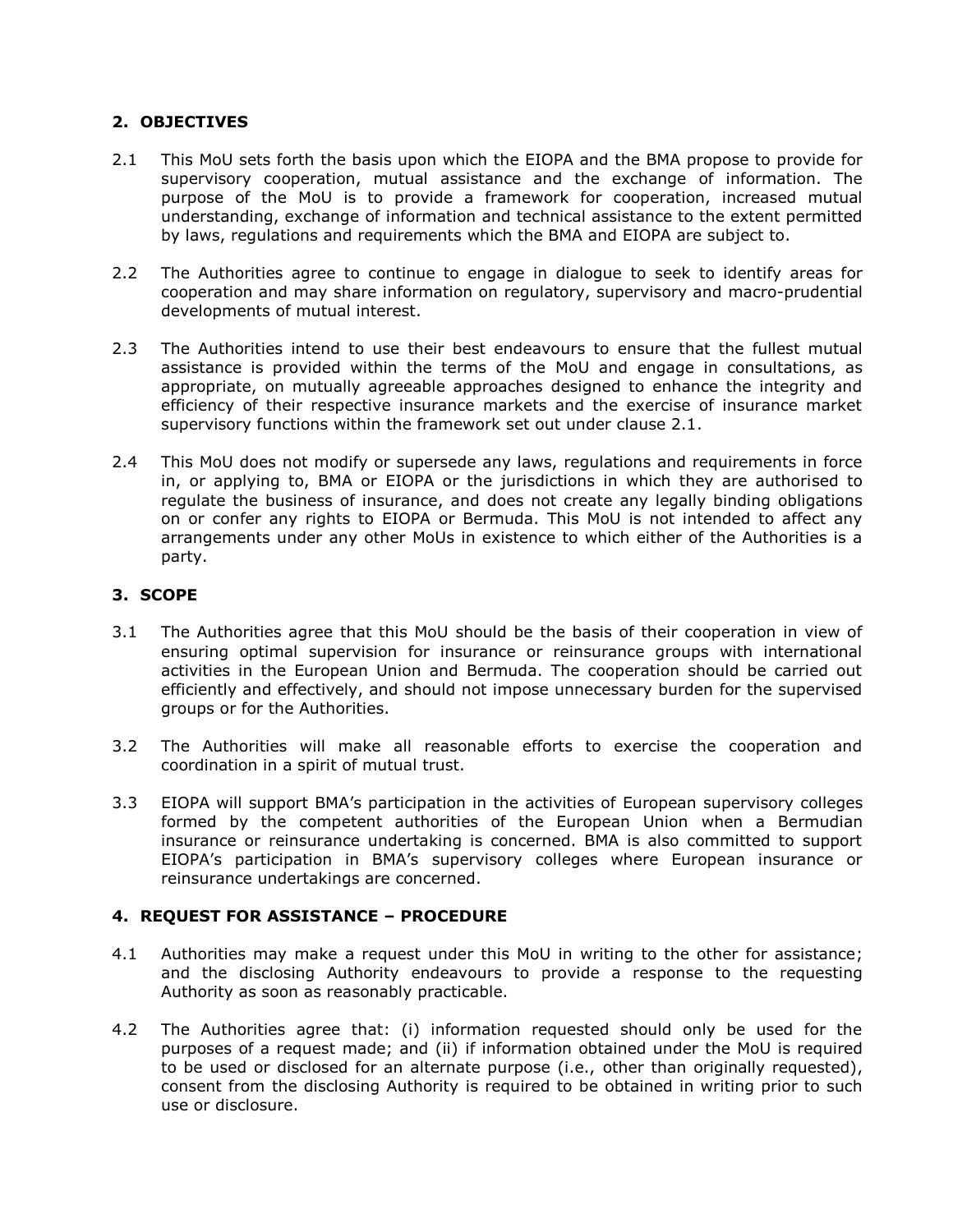- 4.3 The Authorities recognise the need and desirability of providing mutual assistance and exchanging information; however each Authority retains the right to deny or defer assistance for any reason.
- 4.4. In relation to all information exchanged under this MoU, the Authorities shall be subject to obligations of confidentiality and professional secrecy under their respective laws, and the requirements of clause 7 below.

# **5. COSTS**

The Authorities will bear their own respective expenses that may be incurred by them under the MoU. However, where the cost of fulfilling a request is deemed substantial, the responding Authority may, on a case-by-case basis, request the requesting Authority to bear some or all of such costs.

## **6. VOLUNTARY DISCLOSURE BETWEEN AUTHORITIES**

The Authorities acknowledge that they may voluntarily provide information under this MoU if permitted or not prevented under applicable laws, regulations and requirements.

# **7. CONFIDENTIALITY**

- 7.1 If the Authorities receive confidential information under this MoU, they agree to treat such information as confidential in accordance with the provisions of this MoU.
- 7.2 An Authority that receives confidential information under this MoU may use that information for the purposes set forth in the request for information or assistance.
- 7.3 The requesting Authority confirms that it will seek consent from the requested Authority before disclosing any confidential information it receives under this MoU to third parties.
- 7.4 Before disclosing the information obtained pursuant to this MoU to third parties, the requesting Authority will seek a commitment from them to keep the information confidential.
- 7.5 The recipient Authority will undertake every effort to comply with any restrictions on the use or disclosure of information that are agreed when the information is provided.
- 7.6 If the requesting Authority is subject to a mandatory disclosure requirement or receives a legally enforceable demand for information under applicable laws, regulations and requirements, the requesting Authority will notify the requested Authority of its obligation to disclose and will endeavour to seek consent from the requested Authority before making a disclosure. If the requested Authority withholds its consent, the requesting Authority will make its best efforts to protect the confidentiality of information obtained according to its confidentiality obligations and, if necessary, to resist disclosure, including asserting such appropriate legal exemptions or privileges with respect to that information as may be available, for example by advising the concerned court or requesting party of the possible negative consequences of a disclosure on future cooperation between the Authorities.
- 7.7 The Authorities agree to treat the confidential information received under this MoU as confidential to the extent permitted by law even after termination of this MoU.